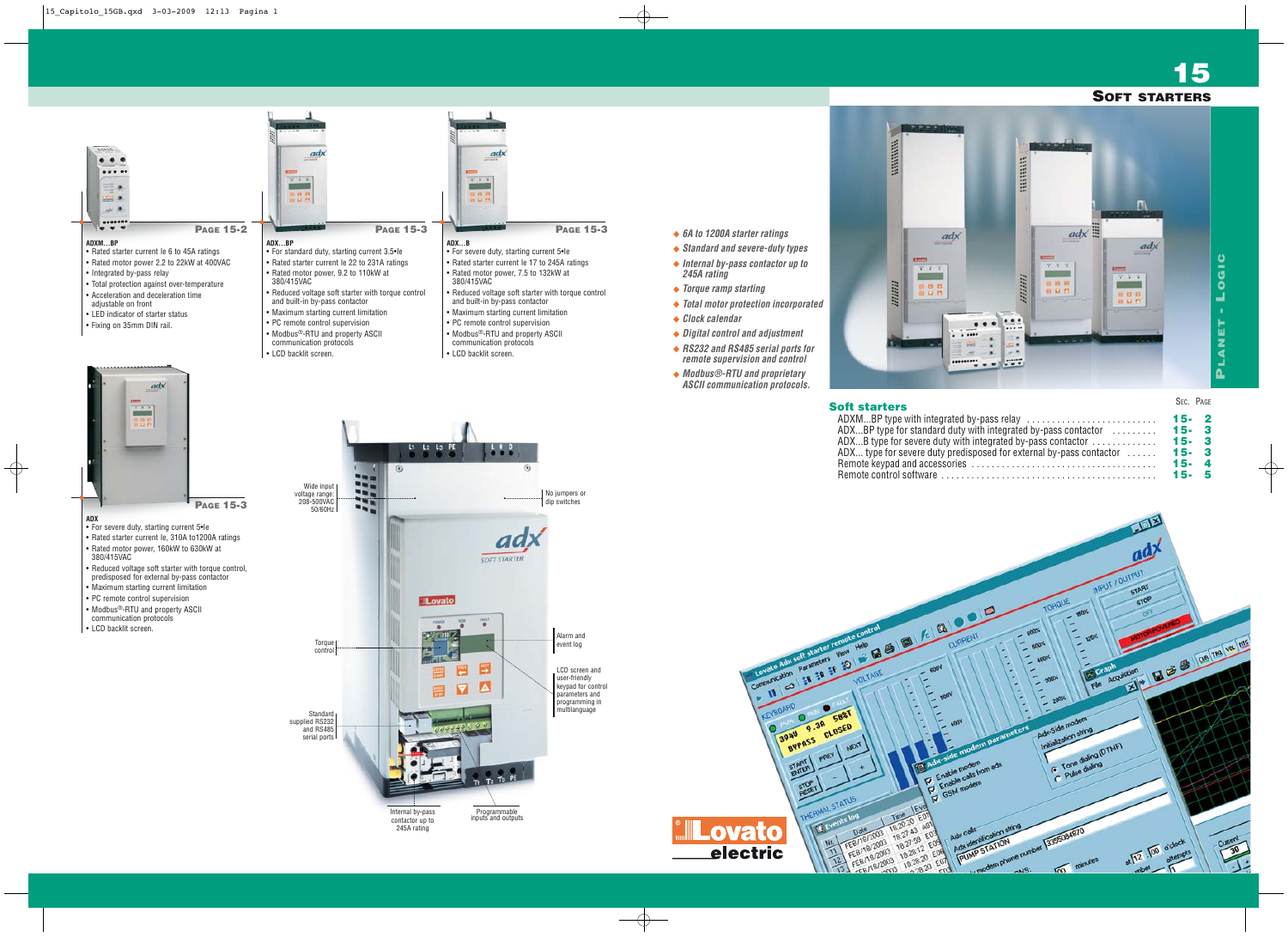# **ADXM...BP type**



**51 ADXM 06BP 51 ADXM 12BP 51 ADXM 18BP**



**51 ADXM 25BP 51 ADXM 38BP**

**51 ADXM 45BP**

**15**

| Order code | Rated<br>starter<br>power le | Rated<br>motor<br>power | Qtv<br>per<br>pkg | Wt   |
|------------|------------------------------|-------------------------|-------------------|------|
|            | [A]                          | <b>IkW1</b>             | $n^{\circ}$       | [kg] |

#### With integrated by-pass relay. 400VAC

| <b>51 ADXM 06BP</b>            | 6  | 22   |  | 0.580 |
|--------------------------------|----|------|--|-------|
| <b>51 ADXM 12BP</b>            | 12 | 5.5  |  | 0.580 |
| <b>51 ADXM 18BP</b>            | 18 | 7.5  |  | 0.580 |
| <b>51 ADXM 25BP</b>            | 25 | 11   |  | 0.800 |
| <b>51 ADXM 38BP</b>            | 38 | 18.5 |  | 0.800 |
| <b>51 ADXM 45BP</b>            | 45 | 22   |  | 0.800 |
| With integrated by-pass relay. |    |      |  |       |

220VAC

| 51 ADXM 06BP A220 6  | 11  | 0.580 |
|----------------------|-----|-------|
| 51 ADXM 12BP A220 12 | 3   | 0.580 |
| 51 ADXM 18BP A220 18 | 4   | 0.580 |
| 51 ADXM 25BP A220 25 | 5.5 | 0.800 |
| 51 ADXM 38BP A220 38 | 11  | 0.800 |
| 51 ADXM 45BP A220 45 | 11  | 0.800 |

### **ADXM 06/12/18BP ADJUSTMENTS**



➀Ramp-up time 0.5 to 10s. Time from zero to full load voltage. ➁Ramp-down time 0.5 to 20s. Time from full load voltage to zero.

➂Initial torque 0 to 85% of voltage at the beginning of the ramp-up function.

### **ADXM 25/38/45BP ADJUSTMENTS**



Ramp-up time 1 to 10s. Time from zero to full load voltage. Ramp-down time 1 to 30s. Time from full load voltage to zero. Initial torque 0 to 70% of voltage at the beginning of the ramp-up function.

## **General characteristics**

ADXM...BP is a compact type of soft starter, for motors up to 22kW at 400VAC, 11kW at 220VAC. ADXM soft starts and soft stops three-phase induction motors with rated load currents up to 45A. Starting and stopping times as well as initial torque can be independently adjusted by built-in potentiometers. ADXM...BP reduces the mechanical load on motors,

**electric**

Lovato

shafts, gearboxes and drive belts.

- Main features are:
- For three phase induction motors up to 22kW at 400VAC, 11kW at 220VAC
- 35mm DIN (IEC/EN 60715) rail mounting
- Integrated by-pass relay
- Full protection against overtemperature (ADXM 25/38/45BP)
- Simple setting and installation
	- Ideal for conveyor belts, compressors, pumps, hoisting devices, blowers, fans, mixers.

### **Operational characteristics**

- Number of controlled phases: 2
- Controlled input voltage L1-L2.L3:
- 400VAC -15 +10% (ADXM...BP) ❶
- 220VAC -15 +10% (ADXM...BP A220)
- Frequency range: 50/60Hz ±10Hz
- Auxiliary supply voltage:
- A1-A2 24-110VAC/DC ±15% (ADXM 06/12/18BP...)
- A1-A3 110-480VAC ±15% (ADXM 06/12/18BP...)
- A1-A2 24-550VAC/DC ±15% (ADXM 25/38/45BP...)
- Start time adjustment (ramp up):
- 0.5 to 5s (ADXM 06/12/18BP...)
- 1 to 10s (ADXM 25/38/45BP...) – Stop time adjustment (ramp down):
- 0.5 to 20s (ADXM 06/12/18BP...)
- 1 to 30s (ADXM 25/38/45BP...) Start torque adjustment (initial torque):
- 0-85% voltage (ADXM 06/12/18BP...)
- 5-70% voltage (ADXM 25/38/45BP...)
- Degree of protection: IP20
- LED indicators:

|               | ADXM 06/12/18BP                      | I FD.          |
|---------------|--------------------------------------|----------------|
| Power on      | Green LED                            | POWER ON       |
| Ramp up/down  | Yellow LED<br>(constantly on)        | <b>RAMPING</b> |
| By-pass relay | <b>Yellow LED</b><br>(constantly on) | <b>BYPASS</b>  |

|                                      | ADXM 25/38/45BP               | LED             |
|--------------------------------------|-------------------------------|-----------------|
| Power on                             | Green LED                     | POWER ON        |
| Ramp up/down                         | Yellow LED<br>(flashing)      | RAMPING         |
| By-pass relay                        | Yellow LED<br>(constantly on) | <b>BYPASS</b>   |
| Overtemperature<br>inside starter    | Red LED<br>(flashing)         | <b>OVERHEAT</b> |
| Overtemperature<br>in motor (PTC)    | Red LED<br>(constantly on)    |                 |
| Phase<br>failure/loss@               | Red LED<br>(flashing)         | WRONG SEQ       |
| Wrong phase<br>sequence <sup>2</sup> | Red LED<br>(fast<br>flashing) | PHASE LOSS      |
| Voltage too low                      | Red LED<br>(slow<br>flashing) |                 |

❶480VAC or 600VAC version available on request. Contact our Customer Service (Tel. +39 035 4282422;

email: service@LovatoElectric.com).<br> **@** These protections are active at power on only.

## **Certifications and compliance**

Certifications obtained: cULus and GOST Compliant to standards: IEC/EN 60947-1, IEC/EN 60947-4-2.

**Technical characteristics page TC-54**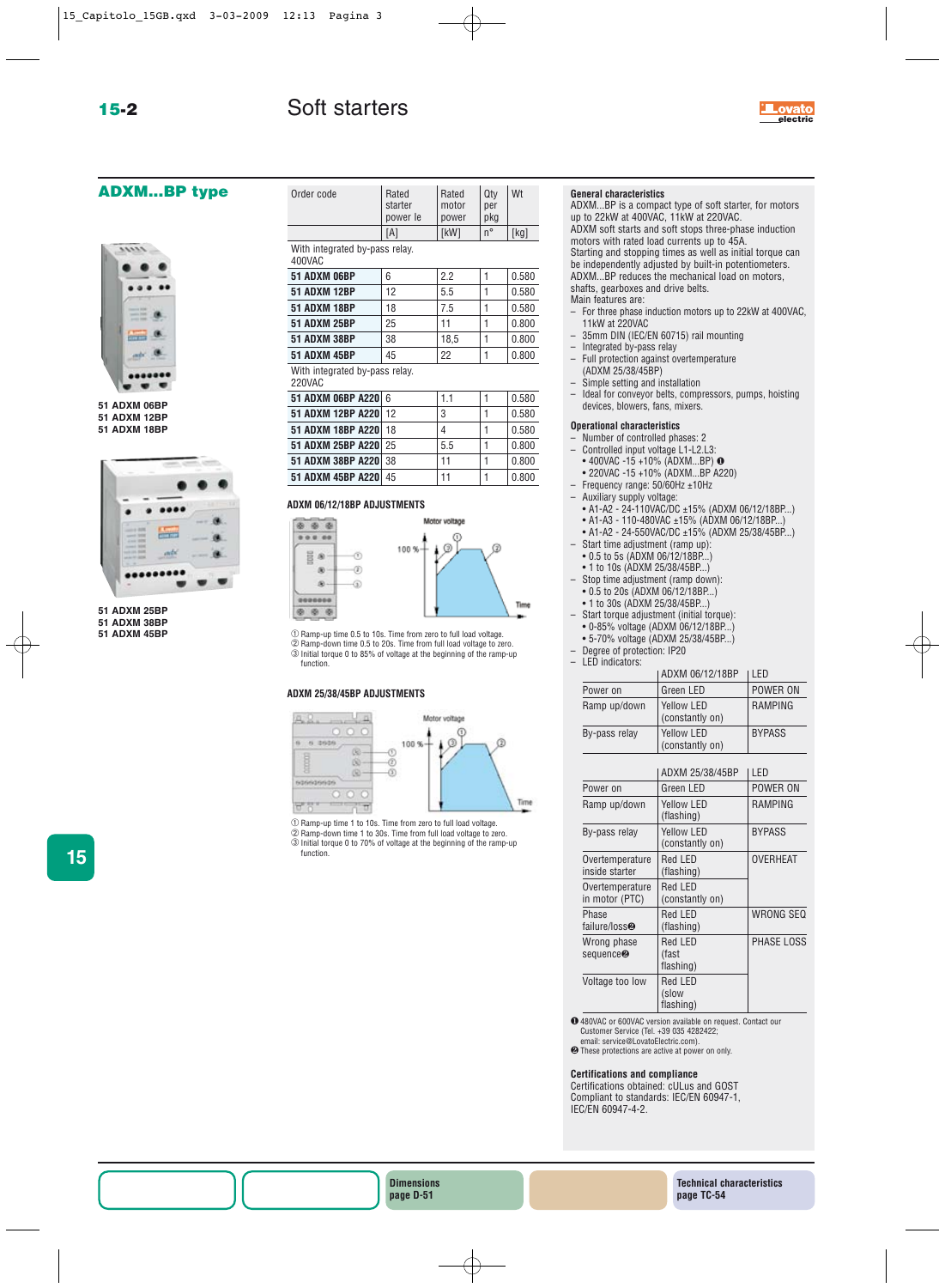# **ADX type**



**51 ADX 0022BP - 51 ADX 0048BP 51 ADX 0017B - 51 ADX 0045B**



**51 ADX 0058BP - 51 ADX 0092BP 51 ADX 0060B - 51 ADX 0085B**



**51 ADX 0082BP - 51 ADX 0144BP 51 ADX 0110B - 51 ADX 0125B**

| Order code                                                                              | Rated<br>starter<br>current le | Rated motor<br>power<br>(380/415V) | Qty<br>per<br>pkg | Wt      |
|-----------------------------------------------------------------------------------------|--------------------------------|------------------------------------|-------------------|---------|
|                                                                                         | [A]                            | [kW]                               | $n^{\circ}$       | [kg]    |
| For standard duty (starting current 3.5•le).<br>With integrated by-pass contactor.      |                                |                                    |                   |         |
| 51 ADX 0022BP                                                                           | 22                             | 9.2                                | 1                 | 7.900   |
| 51 ADX 0034BP                                                                           | 34                             | 15                                 | 1                 | 8.000   |
| 51 ADX 0048BP                                                                           | 48                             | 22                                 | 1                 | 8.300   |
| 51 ADX 0058BP                                                                           | 58                             | 26                                 | 1                 | 14.900  |
| 51 ADX 0068BP                                                                           | 68                             | 30                                 | 1                 | 14.900  |
| 51 ADX 0082BP                                                                           | 82                             | 37                                 | 1                 | 14.900  |
| 51 ADX 0092BP                                                                           | 92                             | 45                                 | 1                 | 15.700  |
| 51 ADX 0114BP                                                                           | 114                            | 55                                 | 1                 | 15.700  |
| 51 ADX 0126BP                                                                           | 126                            | 63                                 | 1                 | 28.000  |
| 51 ADX 0150BP                                                                           | 150                            | 75                                 | 1                 | 36.000  |
| 51 ADX 0196BP                                                                           | 196                            | 92                                 | 1                 | 36.000  |
| 51 ADX 0231BP                                                                           | 231                            | 110                                | 1                 | 36.000  |
| For severe duty (starting current 5•le).<br>With integrated by-pass contactor.          |                                |                                    |                   |         |
| 51 ADX 0017B                                                                            | 17                             | 7.5                                | 1                 | 7.900   |
| 51 ADX 0030B                                                                            | 30                             | 15                                 | 1                 | 8.000   |
| 51 ADX 0045B                                                                            | 45                             | 22                                 | 1                 | 8.300   |
| <b>51 ADX 0060B</b>                                                                     | 60                             | 30                                 | 1                 | 14.900  |
| 51 ADX 0075B                                                                            | 75                             | 37                                 | 1                 | 14.900  |
| 51 ADX 0085B                                                                            | 85                             | 45                                 | 1                 | 14.900  |
| 51 ADX 0110B                                                                            | 110                            | 55                                 | 1                 | 15.700  |
| 51 ADX 0125B                                                                            | 125                            | 59                                 | 1                 | 15.700  |
| 51 ADX 0142B                                                                            | 142                            | 75                                 | 1                 | 34.000  |
| 51 ADX 0190B                                                                            | 190                            | 90                                 | 1                 | 37.000  |
| 51 ADX 0245B                                                                            | 245                            | 132                                | 1                 | 37.000  |
| For severe duty (starting current 5•le).<br>Predisposed for external by-pass contactor. |                                |                                    |                   |         |
| 51 ADX 0310                                                                             | 310                            | 160                                | 1                 | 50.000  |
| 51 ADX 0365                                                                             | 365                            | 200                                | 1                 | 50.000  |
| 51 ADX 0470                                                                             | 470                            | 250                                | 1                 | 90.000  |
| 51 ADX 0568                                                                             | 568                            | 315                                | 1                 | 90.000  |
| 51 ADX 0640                                                                             | 640                            | 355                                | 1                 | 110.000 |
| 51 ADX 0820                                                                             | 820                            | 440                                | 1                 | 170.000 |
| 51 ADX 1200                                                                             | 1200                           | 630                                | 1                 | 185.000 |

# **General characteristics**

ADX is a reduced voltage soft starter with torque control and maximum starting current limit. It is used for the progressive starting and stopping of asynchronous three-phase squirrel-cage motors.

The integrated by-pass contactor ADX...BP or ADX...B types only, drastically limits dissipation, as a result equipment for electric panel cooling ventilation can be eliminated and the enclosure size can be reduced as well. **CONTROL** 

During starting: Torque control acceleration, current limit control and booster.

During stopping: Torque control deceleration, dynamic braking and free-wheel.

In emergency conditions: Starting without protections, direct-on-line starting using integrated by-pass contactor. Remote control: PC supervision by connection with RS232/RS485 converter, modem or GSM modem. Automatic call function (Autocall) in case of alarm conditions by sending a message to a cellular phone (SMS-Short Message Service) and/or to a mailbox. Property ASCII and Modbus<sup>®</sup>-RTU communication protocols.

KEYPAD OPERATIONS

- Liquid-crystal backlit 2-line 16-character display – Multilanguage capability (Italian, English, French, Spanish)
- Basic, advanced and function programming menus
- Keypad stop and start
- Motor and mains parameter readings:
- line voltage values (L-L)
- phase current
- active and apparent power values per phase
- power factor per phase
- kWh
- Time sequential events log
- Clock calendar with backup battery.
- PARTICULAR FUNCTIONS

Digital inputs and programmable relay outputs. Analog input (0 ...10V, 0 ... 20V or 4 ... 20mA) for ramp acceleration and/or deceleration, motor starting and stopping control thresholds, programmable relay enable and disable control thresholds. Analog output (0 ...10V, 0 ... 20V or 4 ... 20mA) for current, torque, motor thermal status and power factor readings. Input programming for second motor.

### **PROTECTIONS**

- Motor: Dual thermal protection class (one during starting phase and the other during running) or by PTC sensor, locked rotor, current asymmetry, minimum torque and starting time too long
- Auxiliary voltage: Voltage value too low – Power voltage: Phase failure, phase sequence and
- frequency out of limits
- Control inputs and analog output: Static 24VDC short-circuit protection with automatic resetting.
- Starter: Overcurrent, high temperature, SCR and by-pass contactor malfunction.

# **Operational characteristics**

### – Input voltage:

- 208-500VAC ±10% for ADX...BP and ADX...B❶
- 208-415VAC ±10% for ADX...❷
- Mains frequency: 50-60Hz ±5%
- Auxiliary supply voltage: 208-240VAC ±10%
- Auxiliary consumption: 20VA
- Rated starter current Ie:
- 22-231A for ADX...BP • 17-245A for ADX...B
- 310-1200A for ADX...
- Motor current: 0.5-1 le
- Overload current:
- 105% Ie continuous for ADX...BP and ADX...B
- 115% le continuous for ADX...

## **Certifications and compliance**

Certifications obtained: GOST for all; CCC for ADX 0110B and ADX 0125B types only.

Compliant with standard: IEC/EN 60947-1,

IEC/EN 60947-4-2

 $\bullet$  208-575VAC ±10% on request.

❷ Voltages on request: higher than 415V to 690V maximum.

**Dimensions pages D-51 and 52** **Technical characteristics page TC-55**

**15**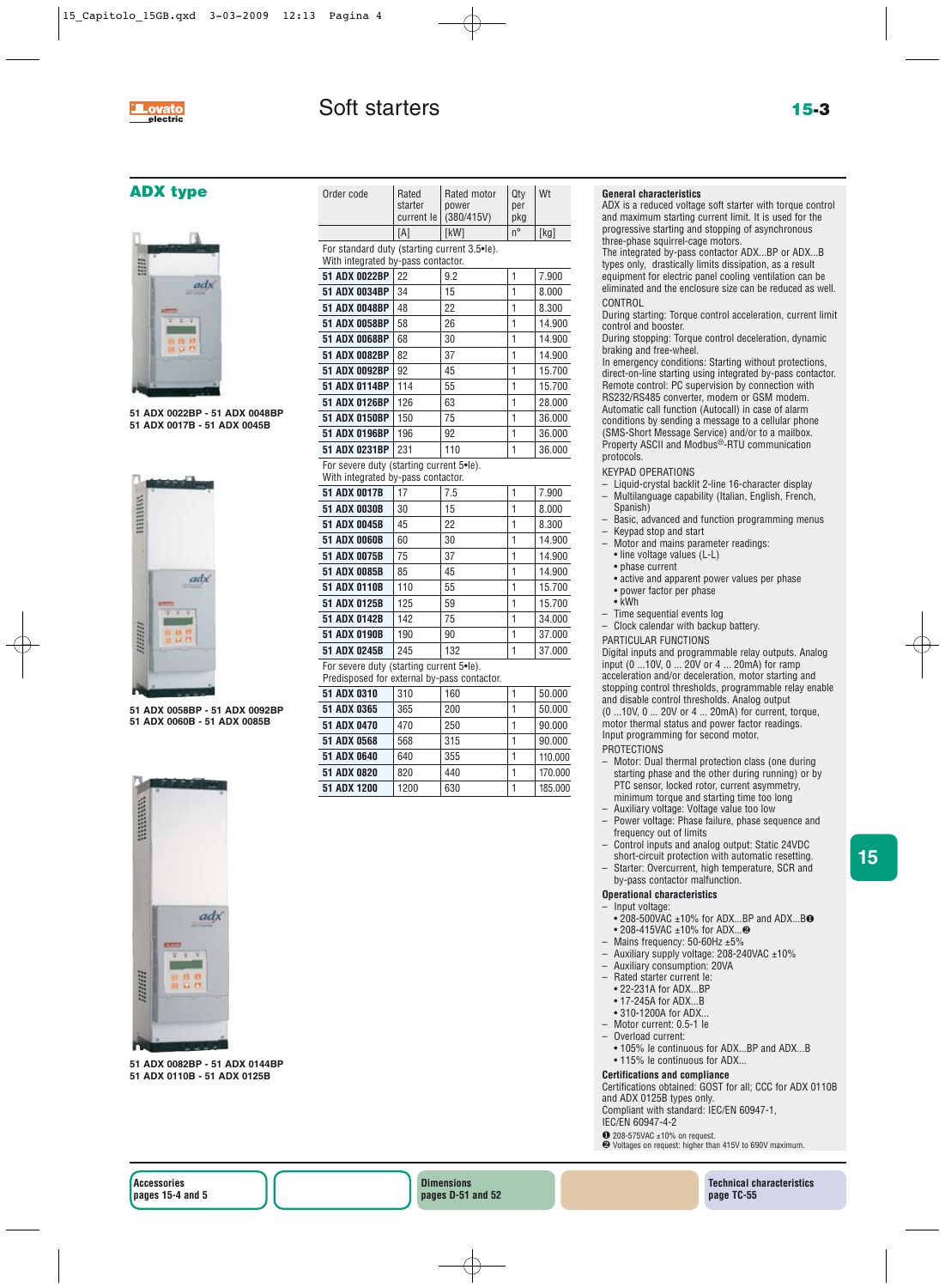# Soft starters **Remote keypad and accessories for ADX... types**

Order code Description Qty Wt



# **Remote keypad for ADX... types**



**51 ADX TAST**

# **Accessories for ADX... types**



**51C4**



**4PX1**

| uruer cuue         | Description                                                                                          | uly<br>per<br>pkg | VV L  |
|--------------------|------------------------------------------------------------------------------------------------------|-------------------|-------|
|                    |                                                                                                      | $n^{\circ}$       | [kg]  |
| <b>51 ADX TAST</b> | Remote keypad<br>96x96mm, 2x16 backlit<br>LCD, 208-240VAC supply<br>c/w 3m long connecting<br>cable  | 1                 | 0.350 |
| 51 C <sub>2</sub>  | $PC \leftrightarrow ADX$ connecting<br>cable, 1.8m long                                              | 1                 | 0.090 |
| 51 C <sub>3</sub>  | $PC \leftrightarrow$ GSM modem<br>connecting cable.<br>1.8m $long0$                                  | $\mathbf{1}$      | 0.210 |
| 51 C <sub>4</sub>  | $PC \leftrightarrow 4$ PX1<br>converter drive<br>connecting cable,<br>1.8m long                      | 1                 | 0.147 |
| 51 C <sub>5</sub>  | $ADX \leftrightarrow$ Analog modem<br>connecting cable,<br>1.8m long <sup>®</sup>                    | $\mathbf{1}$      | 0.111 |
| 51 C6              | $ADX \leftrightarrow 4$ PX1<br>converter drive<br>connecting cable,<br>1.8m long                     | $\mathbf{1}$      | 0.102 |
| 51 C7              | $ADX \leftrightarrow GSM \text{ modem}$<br>"FUNK-ANLAGEN" <b>®</b><br>connecting cable,<br>1.8m long | 1                 | 0.101 |
| 51 C <sub>8</sub>  | $ADX \leftrightarrow$ remote keypad<br>connecting cable.<br>3m long                                  | 1                 | 0.081 |
| 4 PX1              | RS232/RS485 converter<br>drive, opto-isolated,<br>220-240VAC <sup>®</sup>                            | 1                 | 0.600 |
| 31 PA 96X96        | Protective cover (IP54)                                                                              | $\mathbf{1}$      | 0.077 |

- ❶"FUNK-ANLAGEN" GSM modem, model n° FALCOM A2-1 or FALCOM A2D-1 or FALCOM TANGO 900/1800, compatible with LOVATO ELECTRIC
- remote control software. ❷"3Com-U.S. Robotics" 56k V.92, FAXMODEM model 5630, with RS232 interface, complete with PC connecting cable, compatible with LOVATO ELECTRIC remote control software.
- ❸RS232/RS485 opto-isolated converter drive, 38,400 Baud-rate maximum, automatic or manual TRANSMIT line supervision, 220...240VAC ±10% supply (110-120VAC available on request).

### **General characteristics**

The flush-mount ADX TAST remote keypad is identical to the one on board the soft starter except for the start and stop controls of the motor, which are permanently disabled. With this keypad, starter setup can be conducted, motor readings and operating data displayed and data and parameter transfer (ADX  $\leftrightarrow$  remote keypad)

made, as well. A backup copy of the starter data and parameter setup is obtainable with the transfer functions. In this way, quick and easy setup operations can be done especially with

machines assembled in series. The baud transmission rate, the contrast and backlight

can also be adjusted by this keypad.

It is supplied standard with a 3 metre long cable and suitable connectors to complete the link to the ADX RS485 port. The three terminals of the keypad supply are removable.

For longer distances, this keypad can be connected to the ADX RS232 port via RS232/RS485 converter.

### **Advantages**

- Flush mount
- Messages in selectable language
- Readings display
- Parameter setup
- Two-way data and parameter transfer.

#### **Operational characteristics**

- Auxiliary supply voltage: 208-240VAC ±10%
- Power consumption: 6.9VA
- Dissipation: 3.2W
- Mains frequency: 50/60Hz
- RS-485 port: RJ 4/4 connector
- Supply: Removable 3-pole 2.5 mm2 terminal block.
- Display: 2 line, 16 character backlit LCD
- LED indication (3): POWER, RUN and FAULT – Keys (6) ENTER/START, RESET/STOP,
- ← PREVIOUS, NEXT→, ▼ and ▲
- Ambient condition
- 
- Operating temperature: -10...+60°C • Storage temperature: -20...+70°C
- 
- Flush mount enclosure – Degree of protection on front: IP41; IP54 with protective cover.

### **Certifications**

Certifications obtained: GOST.

**15**